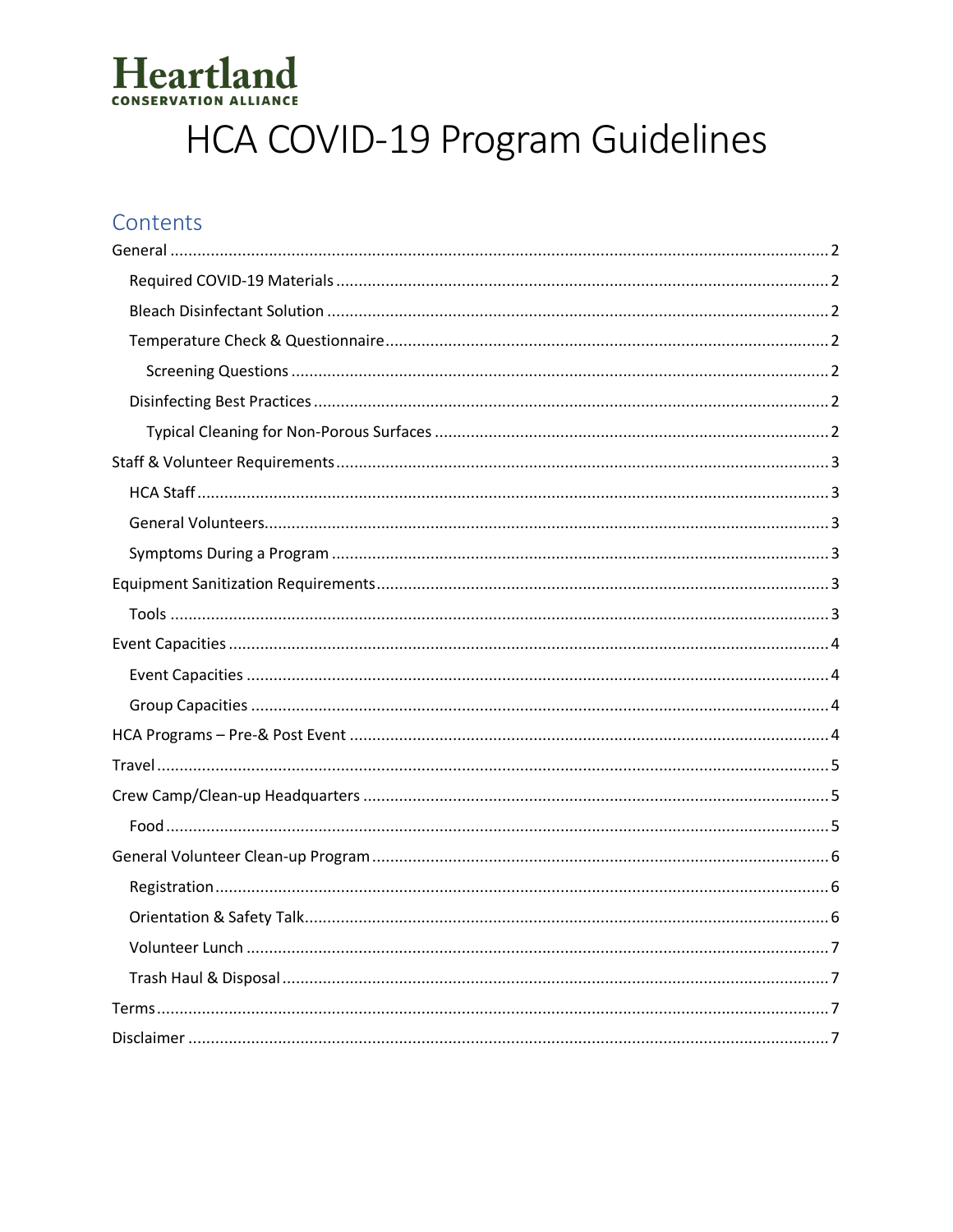# <span id="page-1-0"></span>General

### <span id="page-1-1"></span>Required COVID-19 Materials

- Soap
- Water
- Paper Towels
- Gloves (nitrile & leather)
- Hand Sanitizer (≥60% ethanol or ≥70% isopropanol)
- Disposable Face Masks (≥ BFE95)
- KN95 Face Masks
- Disinfectant wipes & spray
- Bleach (2 gallons)
- Pump Sprayer

### <span id="page-1-2"></span>Bleach Disinfectant Solution

Unexpired household bleach will be effective against coronaviruses when properly diluted. Prepare solution by mixing 1/3 cup of bleach per gallon of water. Mixed bleach solutions will be effective for disinfection up to 24 hours.

# <span id="page-1-3"></span>Temperature Check & Questionnaire

HCA Staff and Volunteers are required to complete a temperature check ( $\geq 100.4^{\circ}$ F) and questionnaire administered by HCA Staff before participating in any HCA programs.

If the staff or volunteers answer "yes" to any health screening questions or does not agree to abide by HCA's COVID-19 policies or otherwise refuse to answer COVID-related questions, HCA reserves the right to deny volunteer service and/or participation during HCA programs.

#### <span id="page-1-4"></span>Screening Questions

- Are you exhibiting any symptoms related to COVID-19 including fever or chills, cough, shortness of breath or difficulty breathing, fatigue, muscle or body aches, headache, new loss of taste or smell, sore throat, congestion or runny nose, nausea or vomiting, diarrhea?
- Have you had any person-to-person contact with someone who has exhibited COVID-19 symptoms or has tested positive in the last 14 days?
- Have you visited an area where there has been a significant outbreak of COVID-19 activity in the last 14 days?
- Do you agree to follow Heartland Conservation Alliance's COVID-19 policies and procedures including but not limited to temperature checks, social distancing, handwashing, and face covering during the time you are participating in our programs?

#### <span id="page-1-5"></span>Disinfecting Best Practices

Cleaning and disinfecting frequently touched surfaces and common spaces multiple times per day. Examples of frequently touched surfaces include tables, hand washing stations, portapotties, water jugs, water refilling bottles, etc.

#### <span id="page-1-6"></span>Typical Cleaning for Non-Porous Surfaces

1. Cleaning staff should wear eye protectant and disposable gloves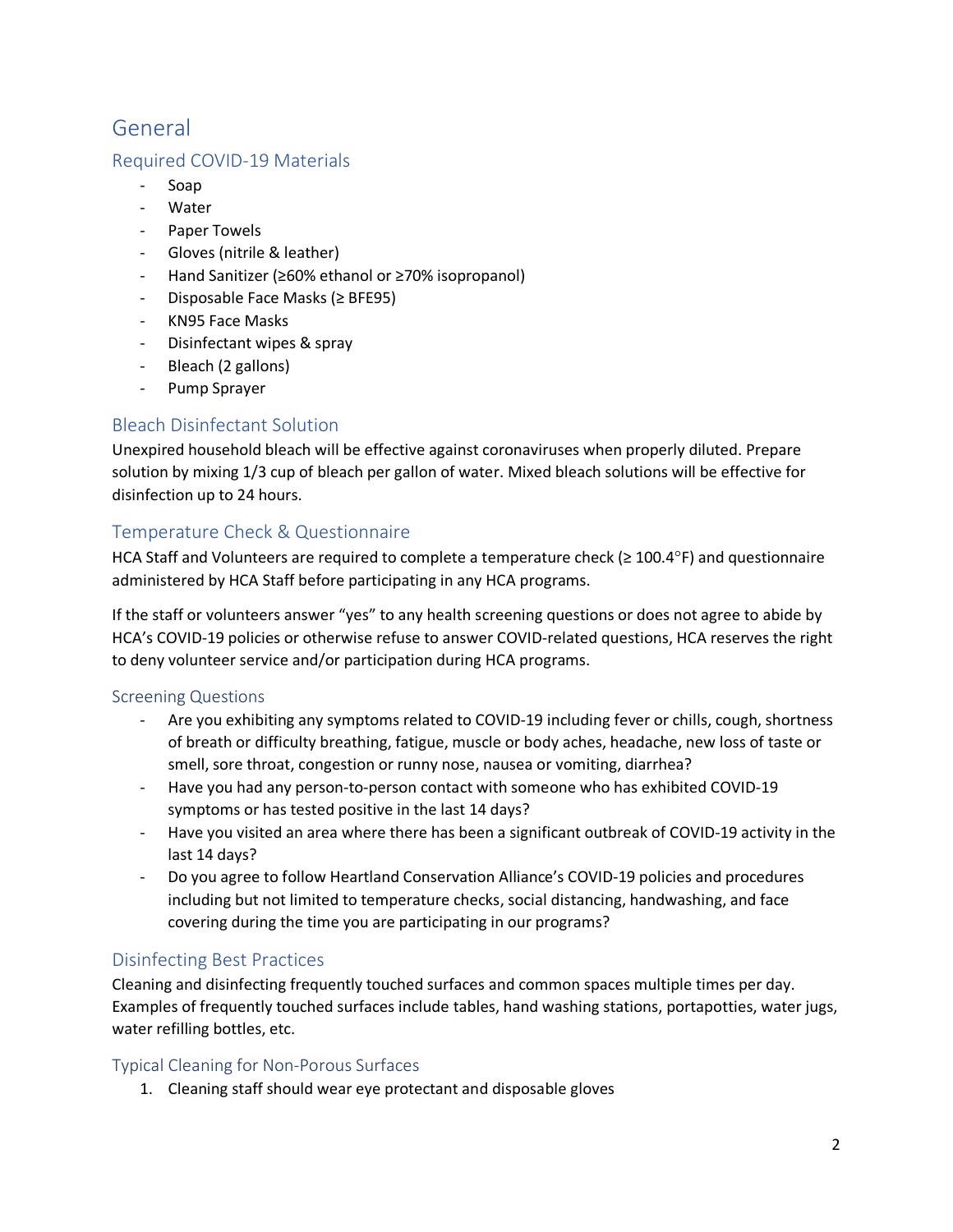- 2. Using a detergent cleaning solution, spray 6 to 8 inches from the non-porous surface and wipe clean with paper towels to remove visible contamination if present
- 3. Make sure the surface is dry before applying disinfectant
- 4. Review the instructions provided by the disinfectant manufacturer to note the concentration, application method and necessary contact time. This is important and will vary by product and type of cleaning activity.
- 5. Allow the disinfectant to remain on the surface for the instructed time and wipe with paper towels
- 6. After a cleaning task is complete, remove gloves and properly dispose of paper towels. Carefully wash hands for at least 20 seconds with soap and water.

For additional guidance on properly disinfecting surfaces and procedures if there is a confirmed or probable case of COVID-19, reference the American Camp Association's Suggested Interim Guidance on Cleaning and Disinfection (INTERIM [5/14/2020]).

# <span id="page-2-0"></span>Staff & Volunteer Requirements

# <span id="page-2-1"></span>HCA Staff

All staff are required to socially distance between themselves, stewards, teachers, general volunteers, sponsors, partners (hereafter "participants" collectively) and any other persons relating to HCA programs. Staff are required to wear face coverings during any and all active programs.

The staff is also required to enforce and remind volunteers and each other of best practices for minimizing the risk and exposure to COVID-19.

# <span id="page-2-2"></span>General Volunteers

During HCA programs including registration, orientation and safety, volunteers are required to wear face coverings to protect those around them.

Volunteers who do not wish to follow these guidelines will not be able to participate in HCA programs or activities. HCA staff will be on hand to explain this further to any participant that is not compliant with our guidelines. Crew members are not responsible for removing a volunteer from a program.

#### <span id="page-2-3"></span>Symptoms During a Program

If any individual shows symptoms of COVID-19 while at program we will take steps to document what we know, contact the local health department and share the health departments guidance with all individuals known to be at the program during overlapping windows of time.

# <span id="page-2-4"></span>Equipment Sanitization Requirements

#### <span id="page-2-5"></span>Tools

Sharing of trash bags, gloves, tools or any other equipment between different households is not permitted. To transfer tools or any other equipment to anyone outside of the household currently using the tool, the volunteer must completely disinfect the equipment according to exact instructions detailed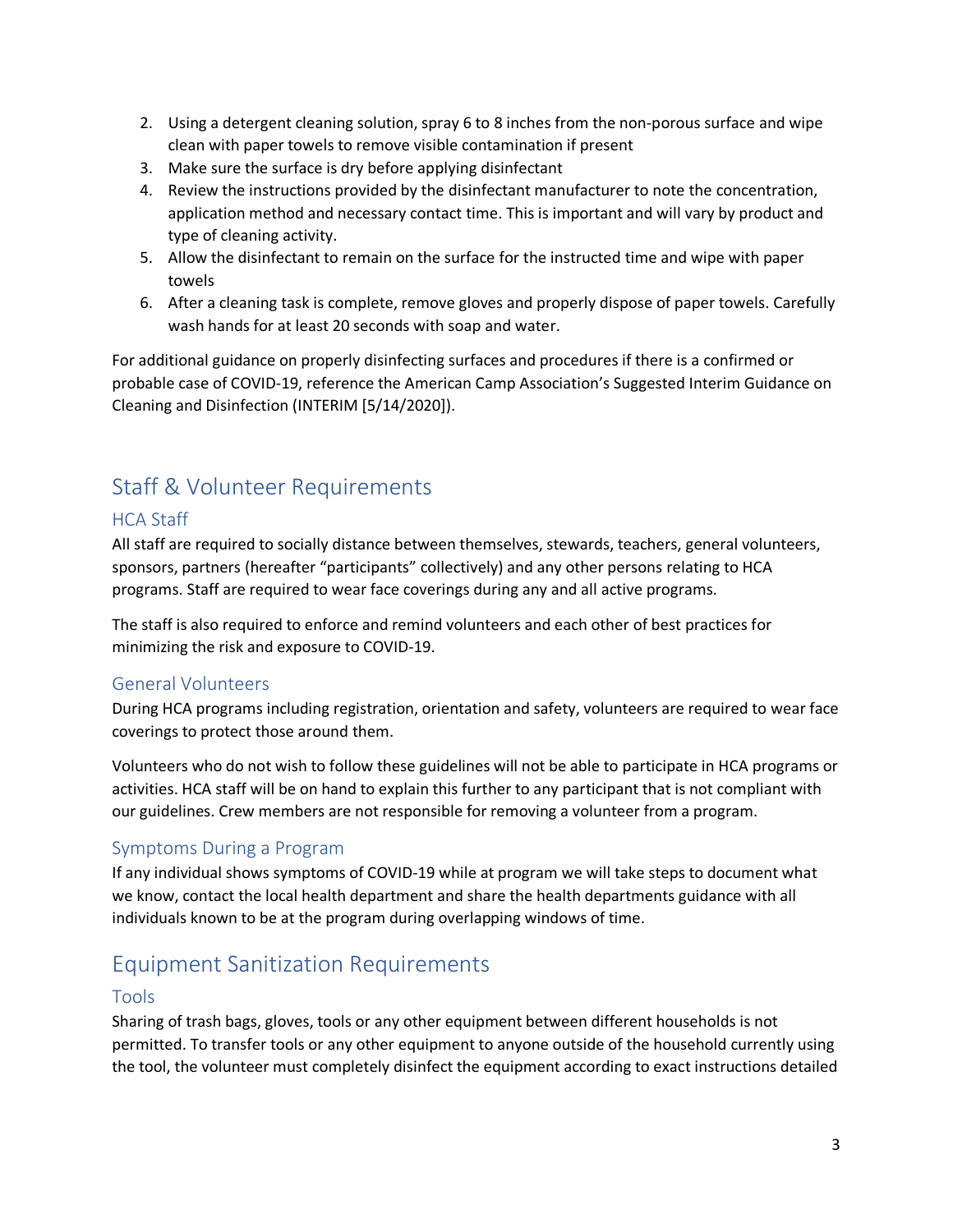on the disinfectant product OR thoroughly clean each section of the tool with soap and water for at least 20 seconds per section.

When using disinfectant, the tool must completely air dry before transfer to another person is allowed.

# <span id="page-3-0"></span>Event Capacities

#### <span id="page-3-1"></span>Event Capacities

Prior to any volunteer program involving the general public, HCA will review and implement guidelines provided by the Centers for Disease Control & Prevention (CDC) as well as all state and local government guidelines where the program will take place.

For programs in 2021, HCA will implement a modified clean-up model to reduce the risk and spread of COVID-19. Modified programs will take different forms, including morning and afternoon shifts, but the general structure will increase the number of clean-up days with general volunteers, and will only allow a small number of volunteers per day.

See event specific program details for event specific capacity numbers.

#### <span id="page-3-2"></span>Group Capacities

During community-based volunteer clean-up and invasive species removal programs, HCA will retain the minimum amount of volunteer crew necessary to safely and successfully implement the program.

Capacities will be determined by the space provided in the communities that we work in. During this time, non-participating staff members are discouraged from visiting the work site.

# <span id="page-3-3"></span>HCA Programs – Pre-& Post Event

Items accessible and required on site: Soap, Water, Paper Towels, Gloves, Hand Sanitizer, Disposable Face Masks.

Staff are to maintain 6-ft. distance at all times and are required to wear a mask.

When organizing and preparing for a program, items will only be handled by one person and will not transfer hands between its origin and final destination.

Hands must be thoroughly disinfected and/or washed when loading and unloading supplies from the vehicles. Only one person is allowed inside a vehicle at one time.

Vehicle drivers will be selected and assigned a specific vehicle beforehand by the Program Manager, with staff and capable volunteers taking priority.

- Once you are assigned your vehicle you must not switch vehicles or take over for another individual outside of your household unless an emergency situation arises or the vehicle has been properly disinfected.
- The vehicle you are assigned will remain your primary vehicle until the program is complete or the vehicle has been completely disinfected after use.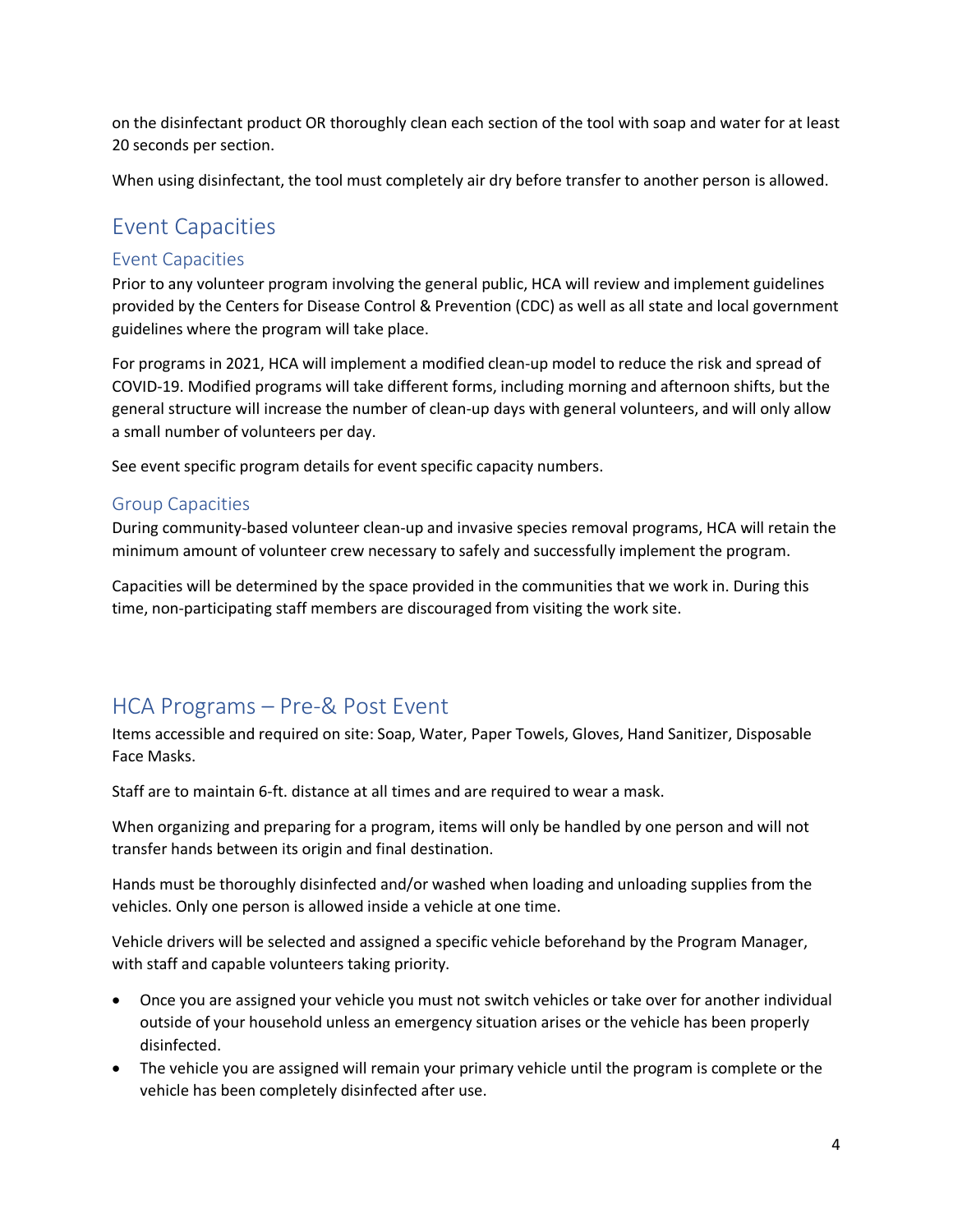For trips longer than 30 minutes, only one household per vehicle. Trips under 30 minutes can include no more than two individuals from different households and both occupants are required to maximize distance and wear face coverings.

# <span id="page-4-0"></span>**Travel**

To mitigate transmission outside of Jackson County, fueling of vehicles and boats must be completed at gas stations located in Jackson County. When travelling outside of Jackson County, fueling of vehicles and boats before extensive travel is mandatory. Exemptions for emergencies and fuel range apply.

Staff and volunteers required to go inside convenience stores are required to wear face coverings and wash or disinfect hands immediately after exiting.

Crew required to use their own vehicles for travel to programs are able to request fuel reimbursements from HCA. Receipts or other proof of purchase are required and reimbursement requests must be sent to [jill@heartlandconservationalliance.org.](mailto:jill@heartlandconservationalliance.org)

# <span id="page-4-1"></span>Crew Camp/Clean-up Headquarters

All listed COVID-19 materials above are required to be present and available at all times the Headquarters where the program is stationed.

Staff are strongly encouraged to provide their own water bottles, cups, coffee mugs, and coolers. Reusable bottles may be provided by HCA for staff to keep.

Heartland Conservation Alliance will not supply camp chairs during this time. It is strongly encouraged for crew members to bring their own.

# <span id="page-4-2"></span>Food

Soap, Water, Paper Towels, Food handling gloves, hand sanitizer (≥60% ethanol or ≥70% isopropanol), disposable face masks (≥ BFE95), Disinfectant wipes & spray and bleach will be stocked in near any food distribution.

When HCA returns to providing food for volunteers, food will be monitored by an HCA staff member who is rained in the appropriate food handling standards to minimize and mitigate the spread of COVID-19. During times of higher volume, additional assistants may be selected under supervision of the HCA staff member and must read the appropriate food handling standards. After completing COVID-19 health questionnaire and temperature checks, HCA staff, assistants or anyone handling food is required to wash their hands frequently and thoroughly, wear a face covering of at least ≥ BFE95 and wear food handling gloves at all times.

Individual plates of food will be prepared for distribution and all consumption will take place outside in open air and follow social distancing standards.

Water and soap will be readily available at all times.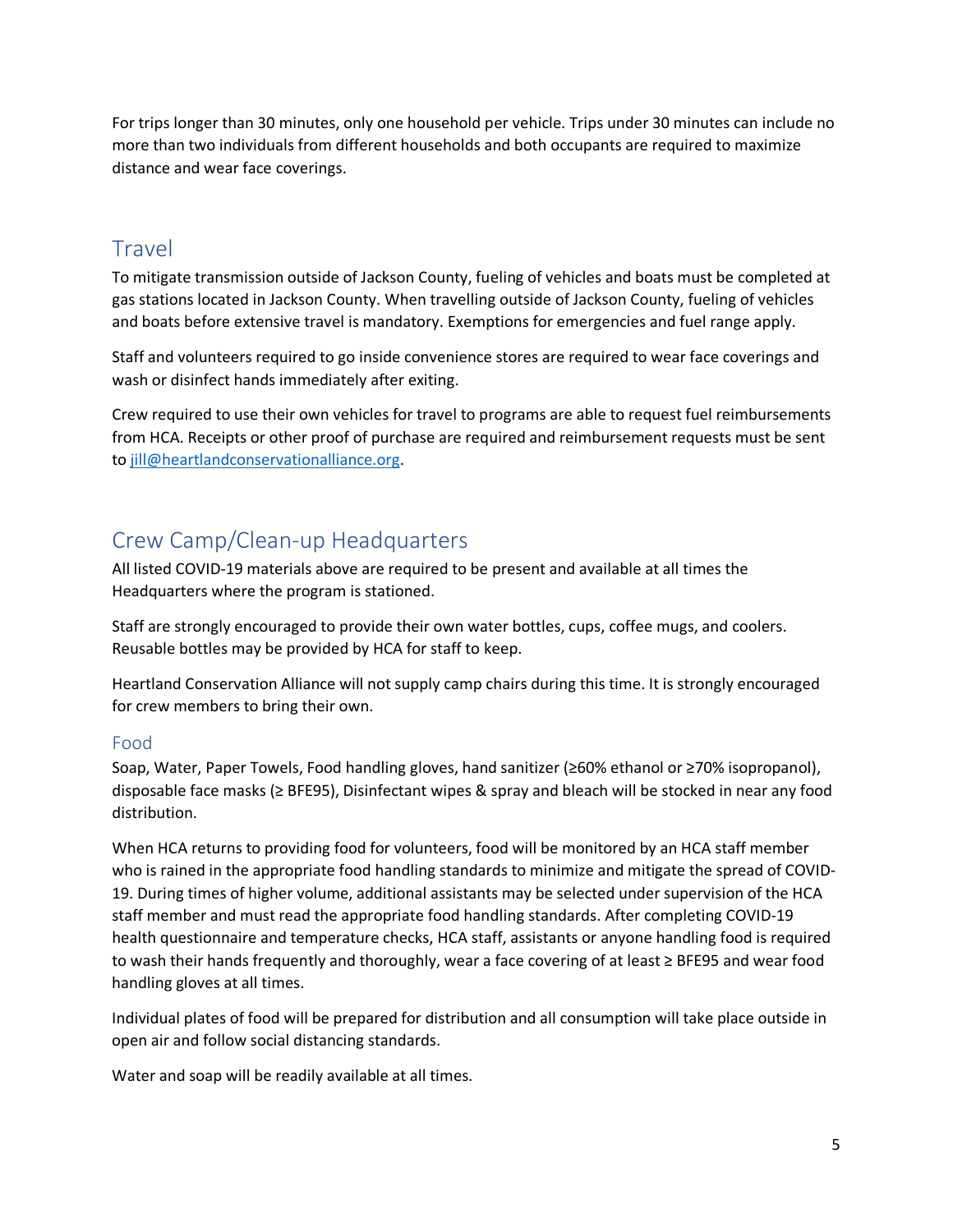# <span id="page-5-0"></span>General Volunteer Clean-up Program

HCA community-based clean-ups taking place in 2021 will take a different form. While the program specifics are not yet developed, HCA is taking an active approach to providing additional clean-up days involving a significantly smaller number of volunteers each day.

Before any community-based event, clear guidelines and requirements will be conveyed to all registered volunteers both two weeks ahead and the week of the program. Participants will be strongly encouraged to bring their own gloves and water bottles.

For trash cleanup and invasive honeysuckle removal programs, participants will be assigned a work area that is at least 6 feet from the closest work area. For stationary events such as speaking engagement or panels, a 6-foot marking will be laid out on the ground to indicate social distancing requirements. Implementation of signs will be utilized to remind and inform participants of current guidelines.

Hands-free pump operated handwashing stations will be provided and located throughout the area.

Below is a general outline for the guidance for each station present at a typical community-based cleanup.

#### <span id="page-5-1"></span>Registration

Additional language will be incorporated into existing risk release forms. Due to the significant decrease in volunteers per opportunity, no more than 2 staff are required to be at registration. All staff working at the registration station are required to wear face coverings, practice social distancing and frequently wash their hands. Hand sanitizer will be laid out throughout the table.

During the risk release process, only one individual or household at a time is allowed. One HCA staff member will help guide volunteers to disinfected pens and point out hand sanitizer. HCA will provide properly disinfected pens that will be used once and placed in a separate box for later disinfection.

One HCA staff will station the gloves and t-shirt section. To minimize touching, volunteers will tell the staff member what shirt and glove size they would like and the staff will provide them with those supplies.

Participants will be encouraged to bring their own water bottles. If there is a need for increased hydration or to provide for participants who may be without, water bottles will be pre-filled and laid out on the table for volunteers to take. Volunteers will not be allowed to fill their own bottles.

# <span id="page-5-2"></span>Orientation & Safety Talk

During the orientation and safety stations, volunteer placements will be outlined with tape, chalk or spray paint on the ground to implement social distancing standards.

HCA staff providing the orientation and safety talk are required to wear face coverings at all times. Hand sanitizer will be present.

The orientation talk will include HCA's policies and procedures pertaining to COVID-19. Beyond this point volunteers are required to wear their gloves provided during registration.